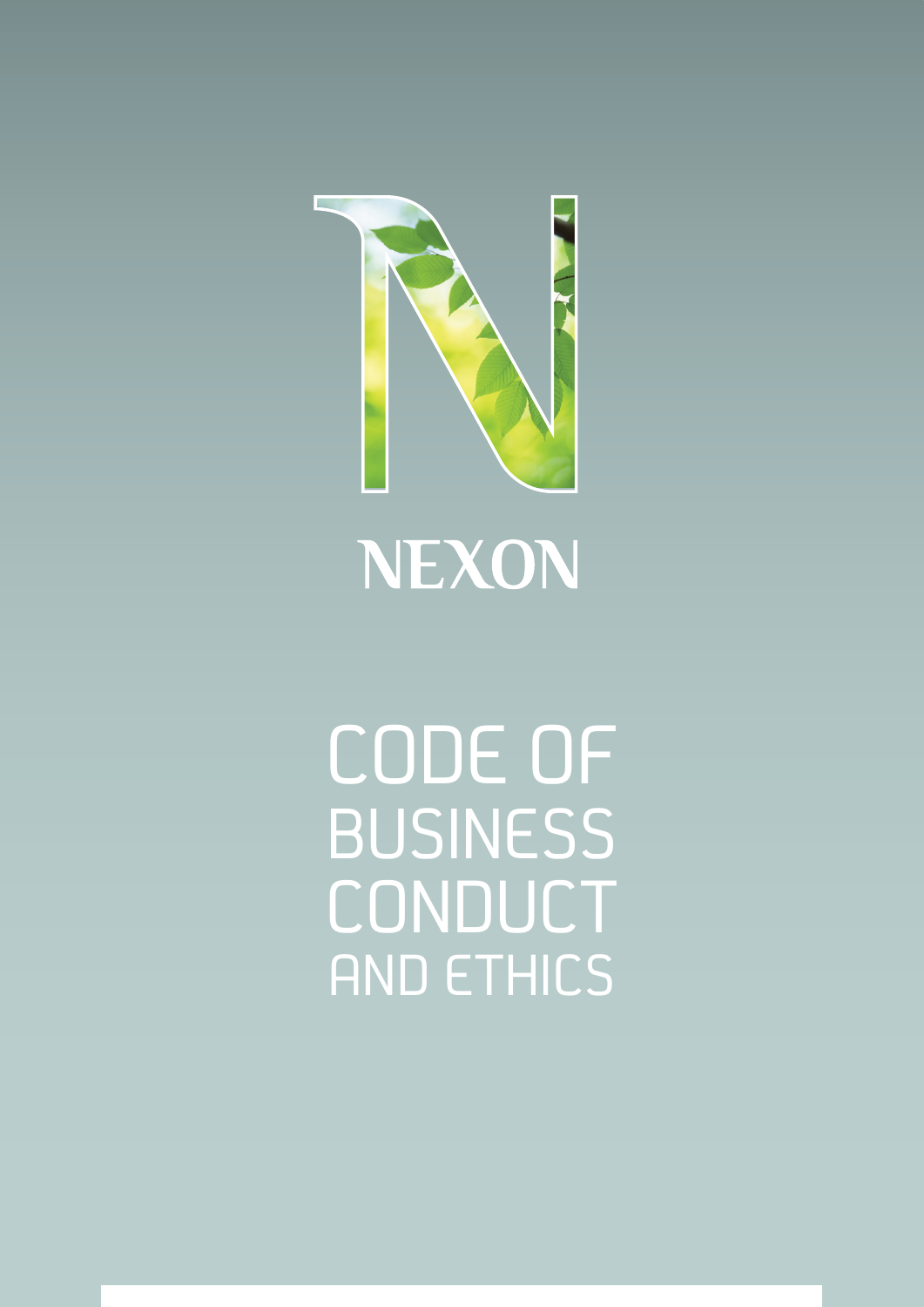# Content

- **1.** General statement on NEXON's quiding principles
- 2. Statement of integrity
- **3.** Code of Business Conduct and Ethics of NEXON
	- 3.1. Applicability
	- **3.2.** Responsibilities of employees
	- 3.3. Responsibilities of managers
	- **3.4.** Ethical misconduct
	- **3.5.** Reporting violation of the guiding principles
	- 3.6. Sanctions against the violation of the guiding principles
- 4. Business policies and procedures
	- 4.1. Business conduct with clients and other business partners
	- 4.2. Business relationship with the public sector
	- **4.3.** Conduct with competitors
	- 4.4. Bribery, corruption, fraud
	- **4.5.** Prevention of money laundering
	- 4.6. Data protection
- **5.** Fair employment
- **6.** Labour and health protection, environment-conscious thinking
- 7. The protection of NEXON property
	- **7.1.** Security and crisis management
	- 7.2. Protection of intellectual property
	- 7.3. Protection of physical property
- 8. Equal opportunities
- 9. Harassment
- **10.** Alcohol and drug policy
- **11.** Participation in public affairs, conflict of interests
- **12.** Use of social media
- **13.** Insider trading and passing on tips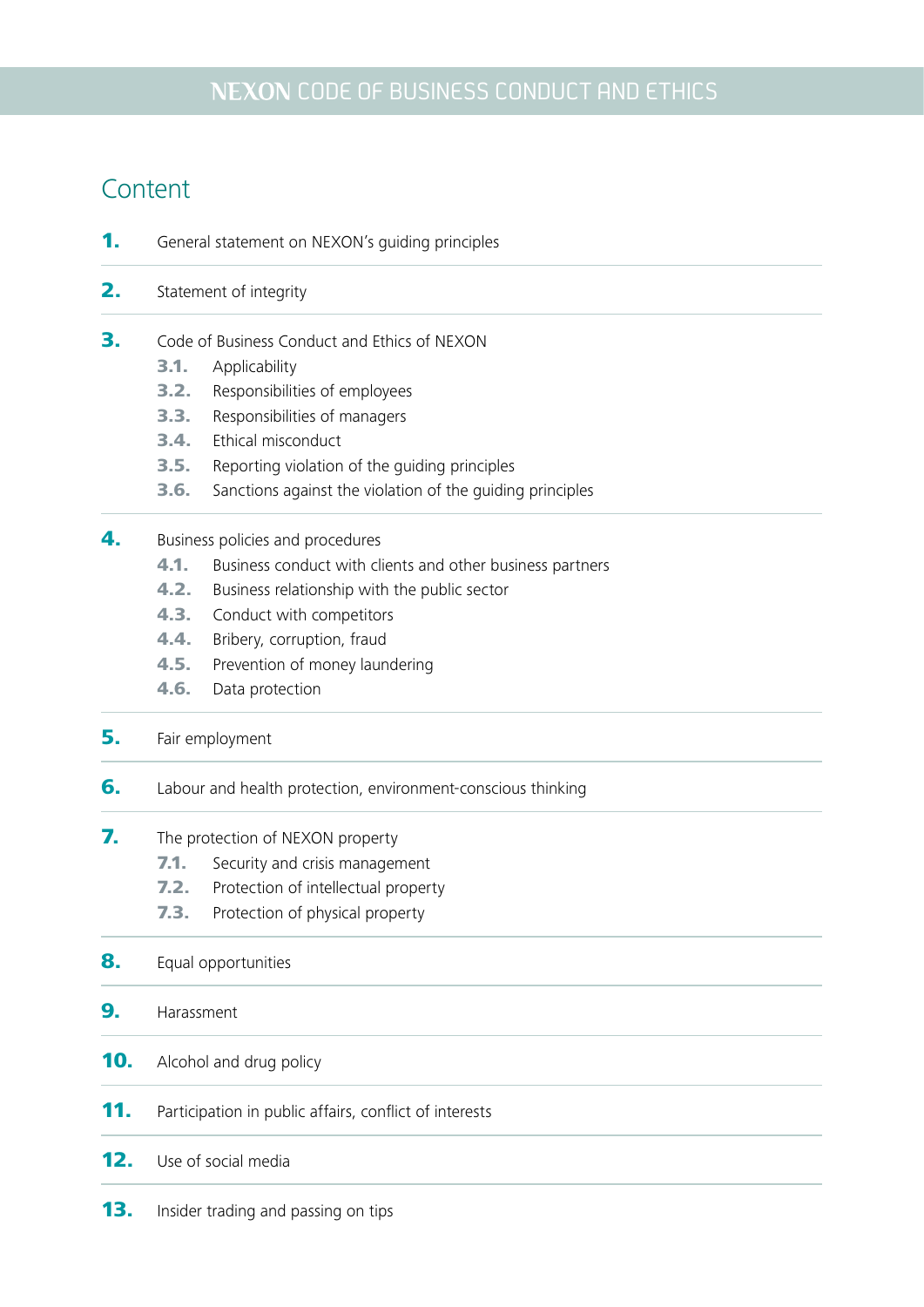# 1. General statement on NEXON's guiding principles

A leading payroll and human resources management solution provider in Hungary, NEXON aims at delivering reliable payroll and human resources management solutions that contribute to the success of its partners.

Each NEXON employee is expected to demonstrate an accountable and ethical business conduct. Our values and beliefs are anchored in our employees' professional knowledge, experience and fair behaviour that underpin all that we do.

By creating its Code of Business Conduct and Ethics, NEXON expresses the significance of those values and principles that contribute to a higher standard of services, the best performance of every employee and an increased social responsibility of the company. Each employee is responsible for a compliant and ethical conduct. The scope of the Code of Business Conduct and Ethics covers individuals not employed directly by the company but working as representatives of or on behalf of the company as well.

The Code of Business Conduct and Ethics is a unified framework of ethical standards and expectations satisfied by NEXON. It is available for our employees and, on the other hand, for the public, to see that NEXON is a respectable and responsible Hungarian company that adds value to the social and economic sphere.

By organising training and making information available, NEXON ensures that its employees know and understand the principles set forth by the Code of Business Conduct and Ethics. However, the Code of Business Conduct and Ethics does not endeavour to include all the principles and expectations of the company, or to address all the issues of the relevant regulations.

*This Code of Business Conduct and Ethics that clearly defines NEXON's viewpoints and* **!** *expectations of business behaviour has been approved by NEXON's management.*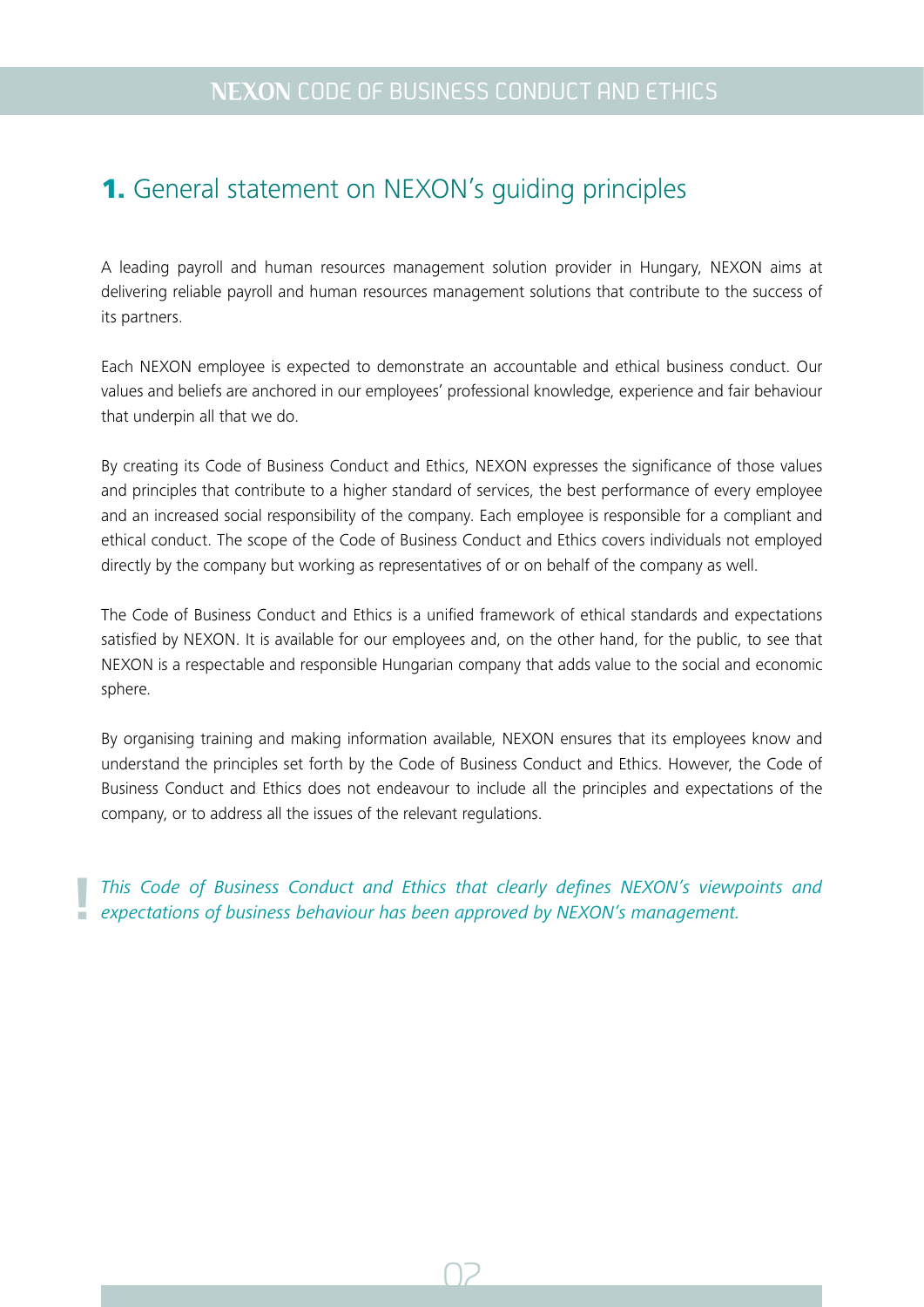# 2. Statement of integrity

NEXON's Code of Business Conduct and Ethics lays down the principles spanning its history, from its foundation 25 years ago to the present and even the future. NEXON is committed to conducting its business with the highest level of fairness and integrity.

NEXON fully complies with the rules and regulations in effect in Hungary when conducting its business as well as when cooperating with enterprises, authorities and the society.

The products and services offered by NEXON require a high standard of professionalism and client-oriented approach. Rooted in long established experience, a company culture and ethical norms have been created focussing on the retention and strengthening of customers' trust and the company's reputation.

NEXON's employees – regardless of job or function – are expected to consistently behave according to the principles set forth by the Code of Business Conduct and Ethics, which is further confirmed by signing the Statement of Integrity. Not only do we endeavour to meet the requirements, but also to build our entire company spirit on trustworthiness.

*NEXON does its utmost to ensure that its employees conduct work in alignment with the principles included in the Code of Business Conduct and Ethics. No business interest, supervisor instruction or personal ambition shall prevent our employees from demonstrating an ethical conduct.*

Quick business decisions and changes are prompted by a constantly changing economic environment. In order to meet this requirement, we are developing our services based on the expectations of our customers and by applying the developments of the economic environment while retaining our principles and ethical behaviour.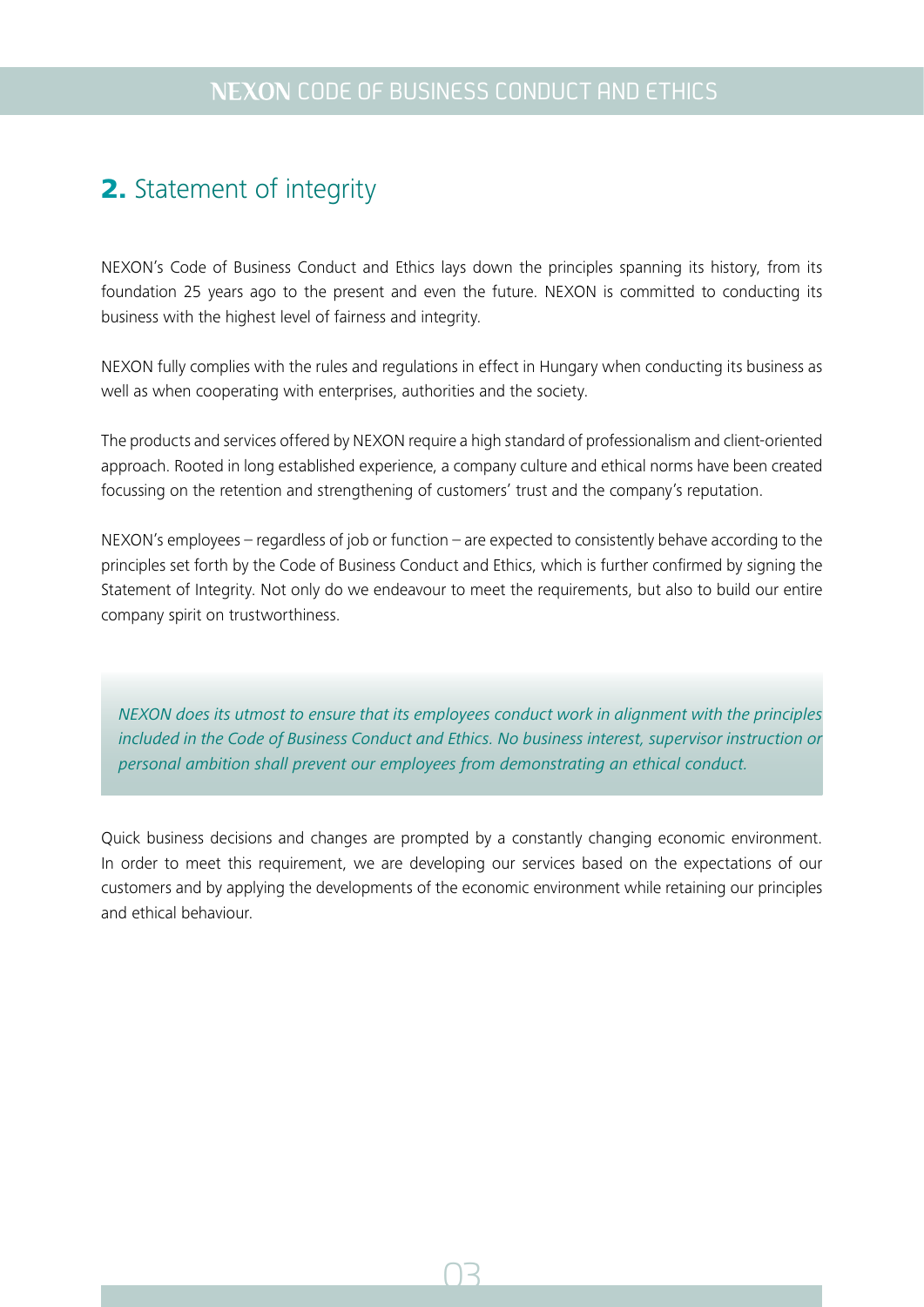# 3. Code of Business Conduct and Ethics of NEXON

#### 3.1. Applicability

All employees of NEXON, subordinates and managers alike, are affected by the provisions of the Code of Business Conduct and Ethics. So are individuals working for NEXON in a relationship other than employment, or as subcontractors, independent suppliers, or those working as representatives of or on behalf of NEXON.

An ethical failure of a single individual may put the company's reputation at risk, and may jeopardise trust in the company, therefore each employee of NEXON is expected to know and adhere to the provisions of the Code of Business Conduct and Ethics.

A training course and relevant information have been made available for the employees since the publication of the Code of Business Conduct and Ethics, enabling the employees to know and understand the content therein. When a new employee is hired, it is the HR department's responsibility to introduce the Code of Business Conduct and Ethics to them, and have them sign the statement.

#### 3.2. Responsibilities of employees

A general expectation of NEXON employees is to identify with the guiding principles of the Code of Business Conduct and Ethics, to learn the policies and consistently adhere to them. Their liability is further confirmed by their signing of the Statement of Integrity. In the event that a violation of the Code of Business Conduct and Ethics is discovered, employees must alert management about it without delay, following the processes outlined in 3.5.

Employees are expected to cooperate with the committee investigating ethical misconduct. In the event that a NEXON employee has questions or proposals regarding the Code, they can contact the HR department in writing.

#### 3.3. Responsibilities of managers

The managers of NEXON have the extra responsibility of setting an example to all employees by their honest and reliable behaviour. Their managerial position calls for them to be responsible not only for their own ethical conduct, but for that of their employees as well.

Close cooperation between NEXON employees and organisational units is essential. Each employee must respect fellow employees and must conduct their affairs with mutual interest and goals taken into consideration. Employees cannot be requested to act in violation of the Code, internal policies or applicable laws.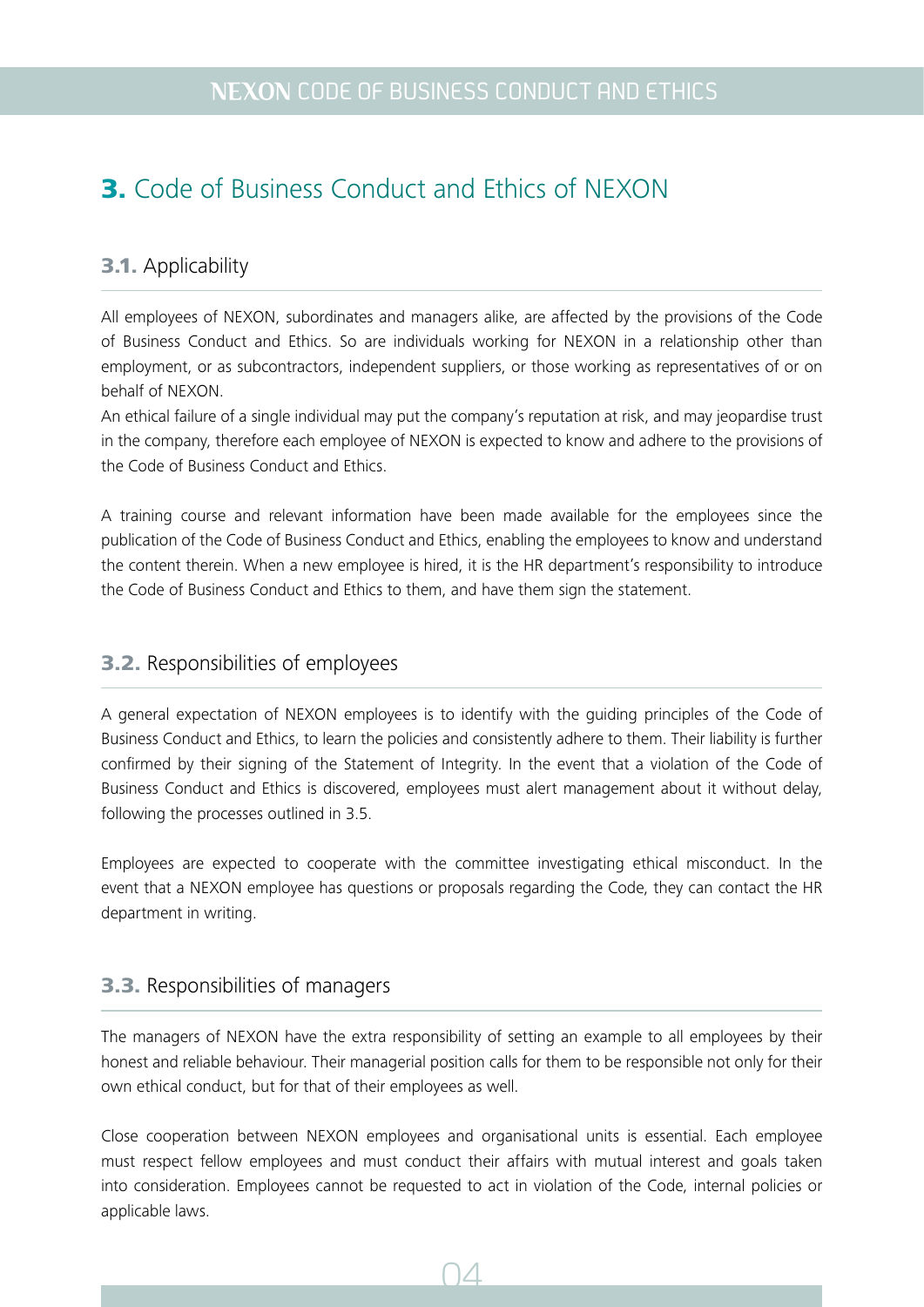If material information known to an employee is reported to higher management, it shall be forwarded to the HR department – by keeping the employee's identity unknown if requested  $-$ , and the issue is to be handled confidentially throughout the investigation.

In addition, managers are to provide data and participate in the investigation process upon request, as well as cooperate with the committee investigating ethical misconduct.

#### 3.4. Ethical misconduct

All actions or intentions thereof qualify as ethical misconduct that are contrary to the principles and rules laid down in the Code, or that may result in jeopardising NEXON's interests. The relevant committee of NEXON shall investigate each case they have discovered or have been notified of. Whether or not the particular case is considered ethical misconduct will be determined by the findings of the investigation.

#### 3.5. Reporting violation of the guiding principles

The employees of NEXON are responsible for reporting any suspected violation of the Code. A report regarding an ethical issue is to be made to the immediate manager in the first place; however, if a manager is involved by the ethical misconduct, then the HR department is to be contacted. The company management must be informed about ethical issues without delay.

Independent suppliers of NEXON are expected to immediately notify NEXON about any suspected ethical misconduct. An employee of the supplier shall follow the procedures set forth by their company, the representative or contact person of the supplier shall notify their NEXON contact immediately, or, if the NEXON contact is involved in the issue, his or her manager or the HR department shall be informed. The company management must be informed about such ethical issues as well without delay.

Reports on ethical issues are investigated by competent officers of NEXON in all cases. For this purpose, a committee is set up under the supervision of the company management. The HR department mediates between the parties involved.

The identity of the employee reporting on an ethical issue is handled confidentially by NEXON management. However, the employee is to cooperate with the committee investigating the case. The management ensures confidential handling so the employee is not discriminated against or unfairly penalised for complying with their obligations. Therefore, each employee involved in the investigation is to treat the details of the case as confidential.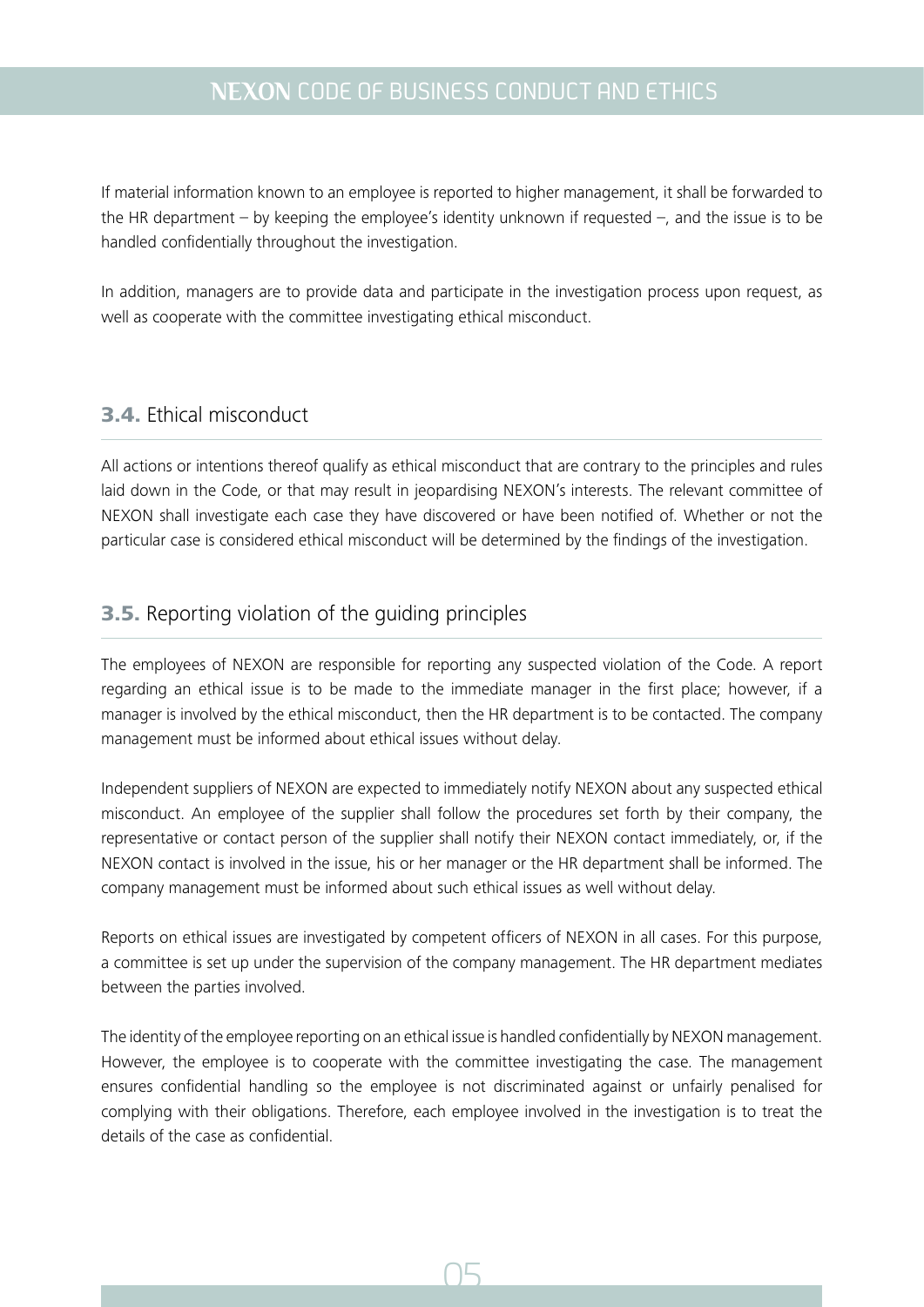#### 3.6. Sanctions against the violation of the guiding principles

An ethical failure is regarded by NEXON as one of the most serious failures. If an employee commits an ethical failure, it is considered as breach of the employment contract.

In such cases NEXON will take disciplinary actions in compliance with the Labour Code and other relevant regulations, which may result in dismissal.

NEXON will take measures against suppliers in accordance with the supplier's contract and other relevant regulations, which may lead to indemnification or termination of the contract.

# 4. Business policies and procedures

#### 4.1. Business conduct with clients and other business partners

A successful and long-term business relationship is founded on a truthful and fair relationship built with clients and business partners. NEXON's good reputation is anchored in its first class products and services as well as a dedicated commitment to ethical behaviour.

NEXON builds and maintains a mutually beneficial relationship with clients to ensure customer satisfaction on the one hand and company efficiency on the other. For this purpose, NEXON employees are expected to be aware of client requirements as well as the company's strategy, and short- and long-term goals.

NEXON employees are expected to listen to client needs, to continuously assess and develop our products and services, our technologies and business processes in order to provide high quality, secure and innovative solutions at all times.

NEXON only offers and sells products and services best suited to a client's request or needs. Professional and business authenticity prevent NEXON from selling any product or service that have no beneficial value to the client or are not suited to the client's needs.

It is essential that NEXON be represented to clients and business partners by ever well-prepared experts of the company. NEXON employees are expected to maintain and develop their professional knowledge. For this purpose they are supported by the management to participate in training courses and professional development programmes organised in-house.

NEXON employees are expected to exhibit correct, fair and polite behaviour, with no discrimination on any grounds to clients, vendors and all other third parties.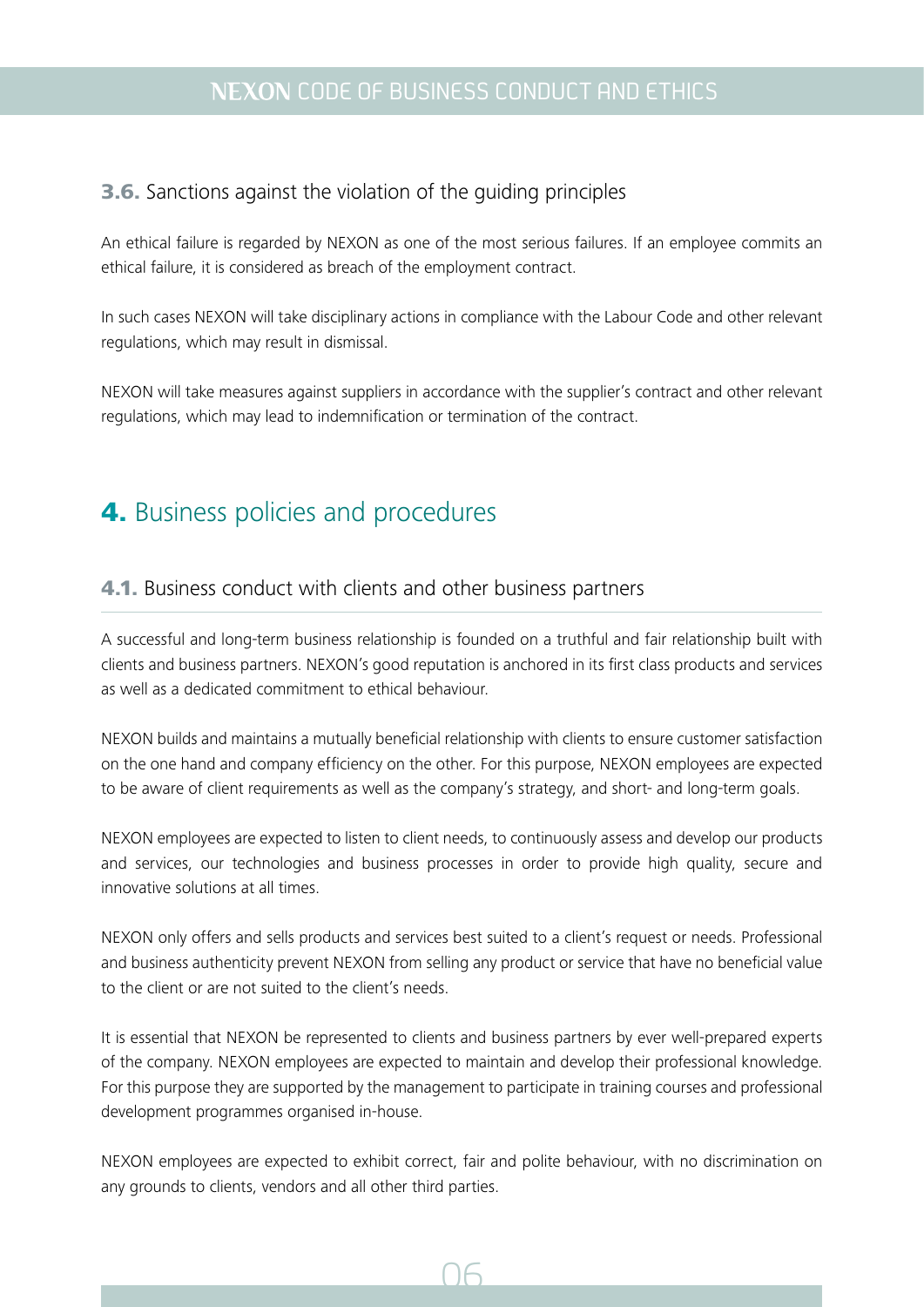NEXON employees are expected to keep their promises, and to arrive at meetings in a timely manner. Provided that an unforeseeable condition prevents the timely delivery of a result, or arrival of the employee at a meeting, the business partner shall be notified without delay.

Enquiries received by NEXON employees are to be handled consistent with internal policies, where speed, correctness and client satisfaction are key requirements. Client enquiries shall be responded to by providing facts, arguments and resolutions. Enquiries shall be managed and closed as fast as possible and with maximum client satisfaction.

It is not only legally but also morally expected of NEXON employees not to abuse confidential client information or transactions disclosed to them in the course of the company's business. Such information may not be disclosed, either internally or externally, to any unauthorised person or put to any unauthorised use. All NEXON employees are expected to adhere to the internal information security and data protection policies of NEXON at all times.

In the event that a partner is a supplier and a client at the same time, the two relationships must be separately handled. The purchase of a product or service cannot be expected in return for a supplier contract.

#### 4.2. Business relationship with the public sector

NEXON conducts business with several state and municipal organisations and their companies and institutions. NEXON employees are expected to comply with the strictest ethical requirements, to adhere to the relevant rules and regulations, including those specifically defining transactions with the public sector.

Data provision to and rulings of state institutions must be managed in compliance with effective rules and regulations. In the event an audit is requested, the immediate manager and the client concerned are to be informed as soon as possible.

#### 4.3. Conduct with competitors

NEXON uncompromisingly believes and maintains that our services are sold relying on their advantages, and not by the defamation of competitors. No unjust comparisons are applied in any manner in the course of advertising our services.

One key tool of staying competitive is information gathering. It is fundamental that information about competitors may only be obtained in a legally and morally correct way.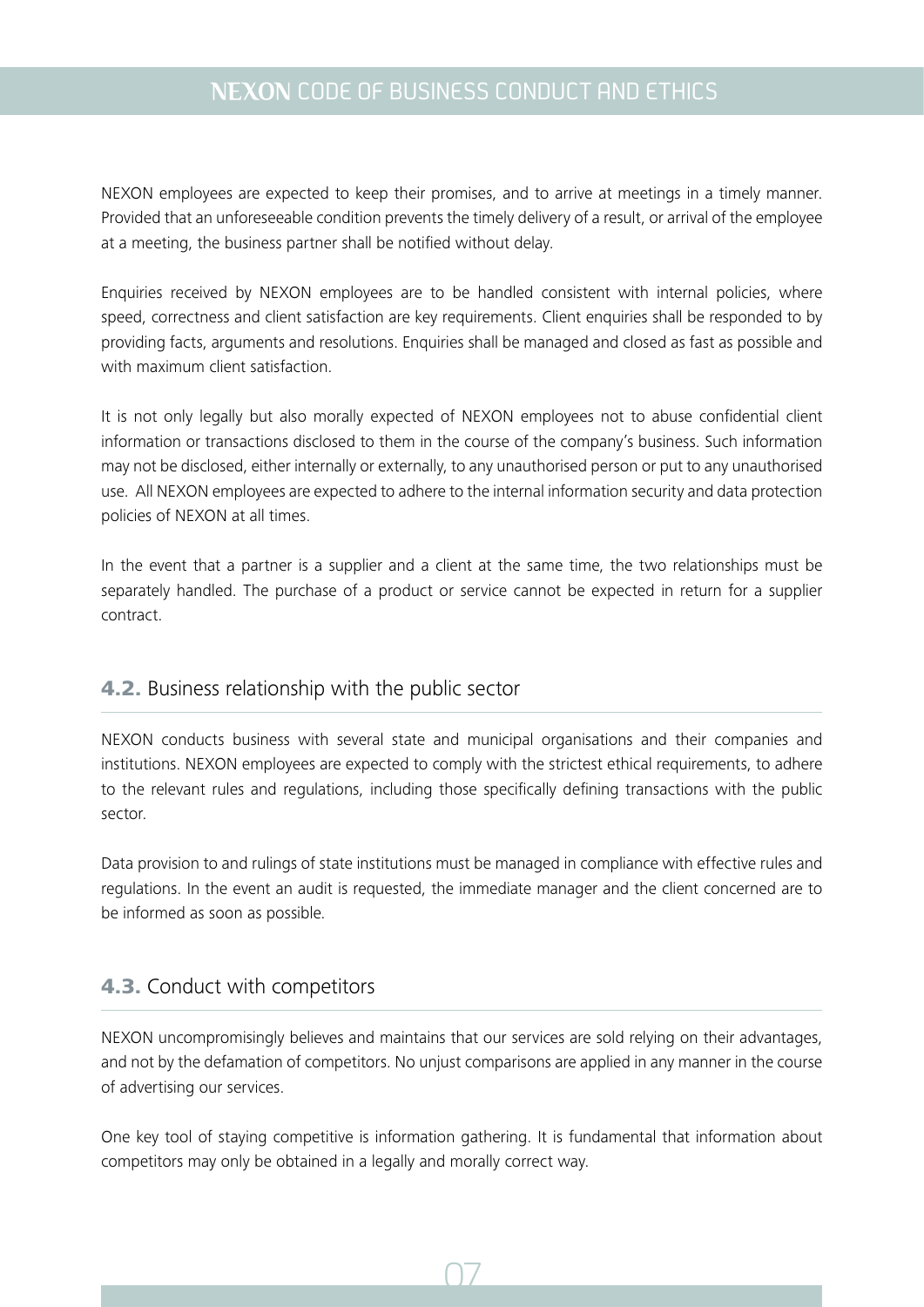#### 4.4. Bribery, corruption, fraud

 $\Box$ 

It is in NEXON's paramount interest to be protected from any bribery attempts and to prevent any moral or material damage resulting from corruption cases. It is our obligation imposed by the moral requirements of our clients as well as the society.

#### *NEXON's employees are not allowed to accept or offer anything of value that might be interpreted as a bribe (for instance, bribe, gift, free service, allowance or kickback), in any form and in any business relationship.*

In order to protect the company from external corruption, we must cooperate with partners doing business in a fair manner. Our employees are expected to report promptly to the competent manager any suspected or actual corrupt intent of a partner. In such cases NEXON will revise the business relationship with that particular partner.

Offering gifts is only allowed with the company management's consent. Employees may not individually give gifts to business partners. Neither are they allowed to accept any gift, allowance, money or commission offered by a partner to secure any improper advantage, or to obtain or retain any business. Allowances, or the products offered by a partner free of charge over the course of procurement shall be NEXON's property. In the event that the acceptance of a gift is unavoidable, or it is an official gift, the gift shall be submitted to NEXON's HR department; such gifts will later be distributed among the employees.

Entertainment of business partners requires prior approval from the company management and must officially be financed by NEXON; payment of entertainment bills by an individual employee is strictly prohibited. The manner and extent of entertainment cannot exceed general business ethics standards, entertainment cannot be excessive, nor can it place the recipient under an obligation. In the event that several partners are invited, equal opportunities shall be ensured. Entertainment offered by a partner shall be avoided as much as possible; if it cannot be avoided, then good morals shall be observed during the entertainment. It is strictly prohibited to use services for the entertainment of a partner, or accept them from a partner. It is particularly prohibited to offer or accept services that are against good morals.

Any political or economic support from any political party or church will not be accepted by NEXON, neither by its employees in their positions, or in the name of NEXON.

NEXON employees are expected to report any external bribery attempt, or suspicion thereof, as specified under section 3.5 of this document. It is guaranteed by NEXON that no action may be taken or threatened against any employee for reporting suspected bribery cases.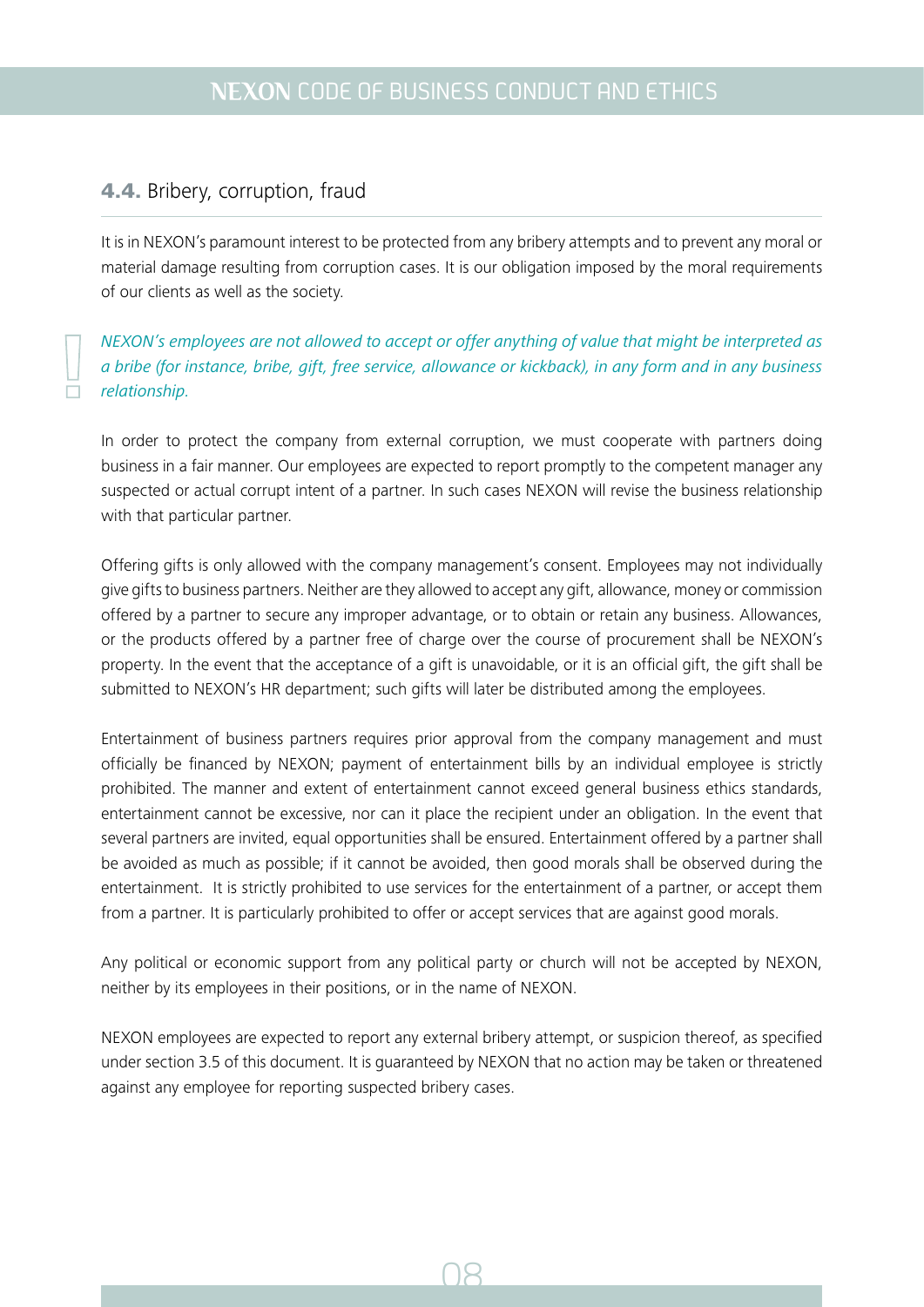#### 4.5. Prevention of money laundering

Those who obtain money from illicit sources might try and launder such income so as to conceal such payments of money or make them look legal. Several countries have introduced anti-money laundering laws which prohibit financial transactions with the proceeds of a crime.

NEXON only does business with clients that are fair and legal in their dealings and obtain their assets from legal sources. NEXON feels obligated to comply with the anti-money laundering policies declared by its clients.

NEXON employees are expected to comply with all the regulations in Hungary that prohibit money laundering, and with the provisions that require the disclosure of any cash or suspicious transactions.

#### 4.6. Data protection

Data protection is of paramount importance in the industry NEXON deals in, therefore the company places considerable emphasis on the protection of its clients' data.

One of NEXON's major business activities is to process and store sensitive data of its clients. Security of such data is vitally important and, consequently, NEXON guarantees that there is no abuse whatsoever of them. NEXON takes responsibility to appropriately protect personal data and keep compliant with the increasingly strict laws on gathering, processing and storing client information.

All NEXON employees are required to behave with responsibility, to comply with relevant laws and contracts regarding data protection and security provisions as well as in-house IT security and data protection policies, and to promptly disclose any risks identified, or incidents revealed to them.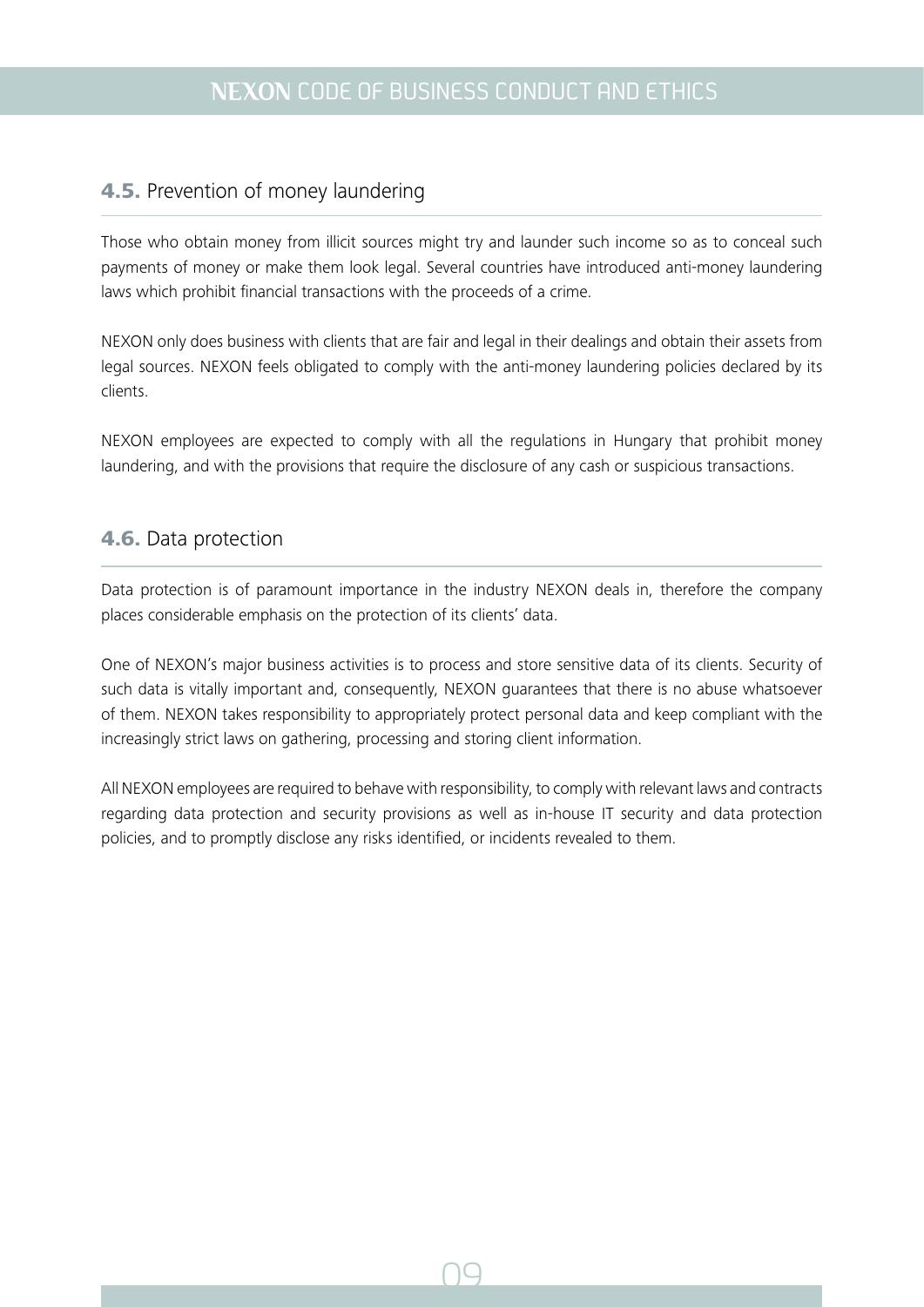# **5.** Fair employment

NEXON complies with labour, occupational health, fire protection and employment related regulations, and provides for its employees everything specified therein without discrimination. NEXON guarantees fair and legal payment of salaries which is exclusively dependent on performance and expertise. NEXON respects provisions on working time and holiday, and does its utmost to prevent any form of irregular employment, child and forced labour, or employment with discrimination. In addition to legal compliance, we wish to establish work conditions that meet every employee's requirements. NEXON selects and hires its employees without discrimination, based purely on the professional knowledge and experience required by the position.

# 6. Labour and health protection, environment-conscious thinking

NEXON's management take considerable effort to protect both our natural and built environments. Environment protection is a public affair of significance, and is given respective consideration. In line with this, employees are expected to know and comply with the relevant regulations, to protect the environment, to endeavour to reduce their environmental footprint (selective collection of waste, collection of dangerous waste, economising on electricity and water), to protect buildings and furniture, and to use them as intended.

Managers ordering, and associates responsible for the procurement of any product, material, tool, or service are expected to examine the environmental footprint these products have.

*Associates may not jeopardise in any way their own health or fitness, or those of their fellow associates, through their behaviour and work.*

NEXON enables its employees to put forward their ideas and proposals with regard to the protection of the environment, health and labour to their immediate supervisor or the head of HR.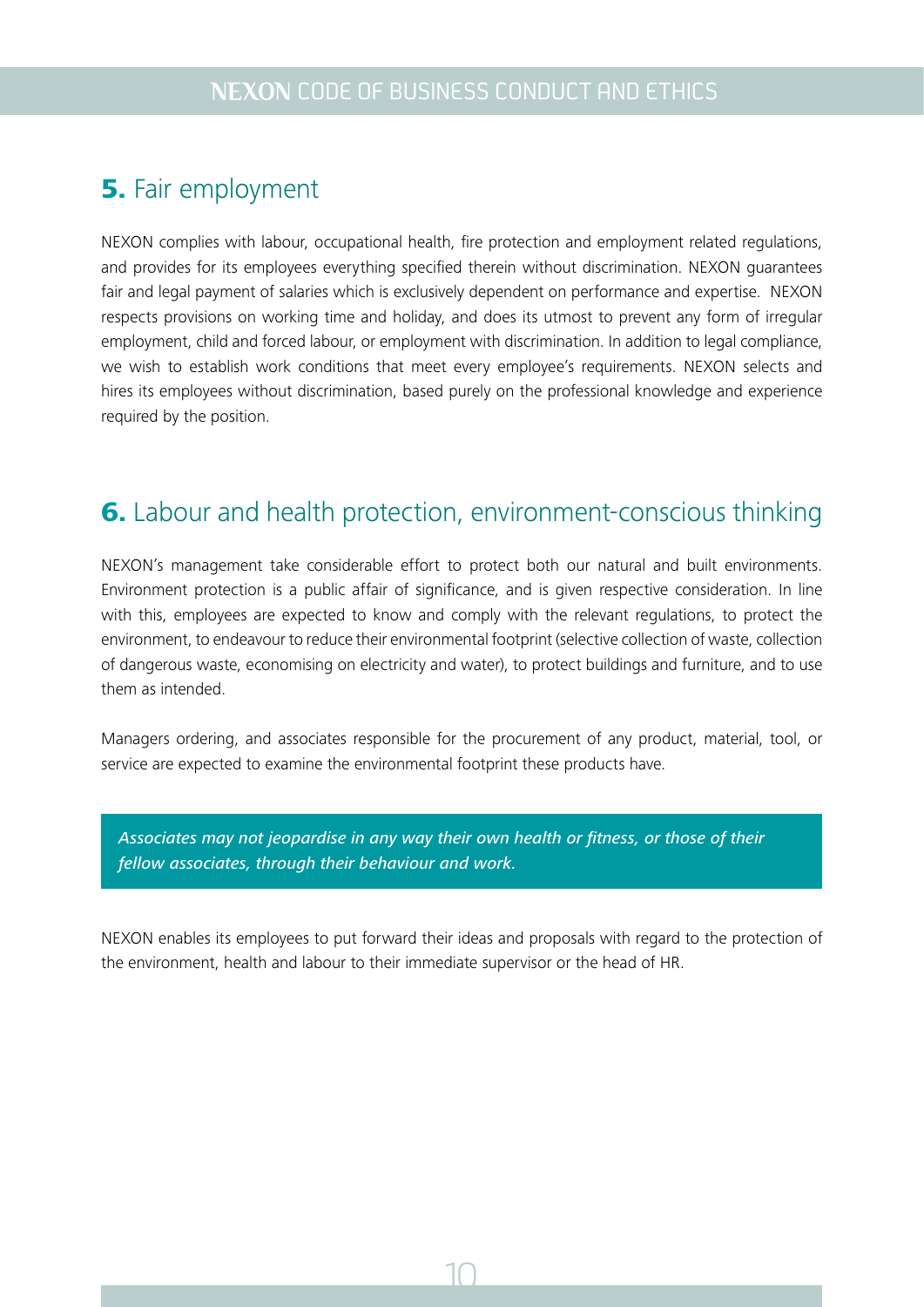# **7.** The protection of NEXON property

#### **7.1.** Security and crisis management

There are an increasing number of malicious intrusion attempts these days, as well as a rise in the risk of illegal actions. Consequently, the protection of our employees, our work environment, our data and our company is of paramount importance. In accordance with NEXON's crisis management and security goals, our employees are expected to do their utmost to avoid relationships with malicious persons or institutions that may cause economic disadvantage, to observe security provisions, and to support crisis management through their responsible behaviour.

NEXON owns a property of great value, including physical assets (office equipment, IT technology, furniture and other belongings of the buildings, and company cars), and intellectual property consisting of know-how information of market value. This entails the intellectual property created and knowledge obtained by the employees through their work.

#### 7.2. Protection of intellectual property

NEXON's intellectual property is the greatest and most important asset of the company. Therefore, employees are expected to do their utmost to protect our intellectual property. Other intellectual property is honoured and respected by NEXON.

Intellectual property includes, amongst others, software developed in-house, business plans, agreementrelated information, personal data administered by NEXON and other non-public information that might be of use for competitors, or, if disclosed, could cause disadvantage for NEXON or its clients.

Such information must be handled confidentially even after termination of employment or agreement. Upon termination, all paper-based and electronic documents that are confidential or proprietary must be returned.

All NEXON employees are expected to comply with the confidentiality agreements that they have signed in relation to their job or as part of their employment contract.

11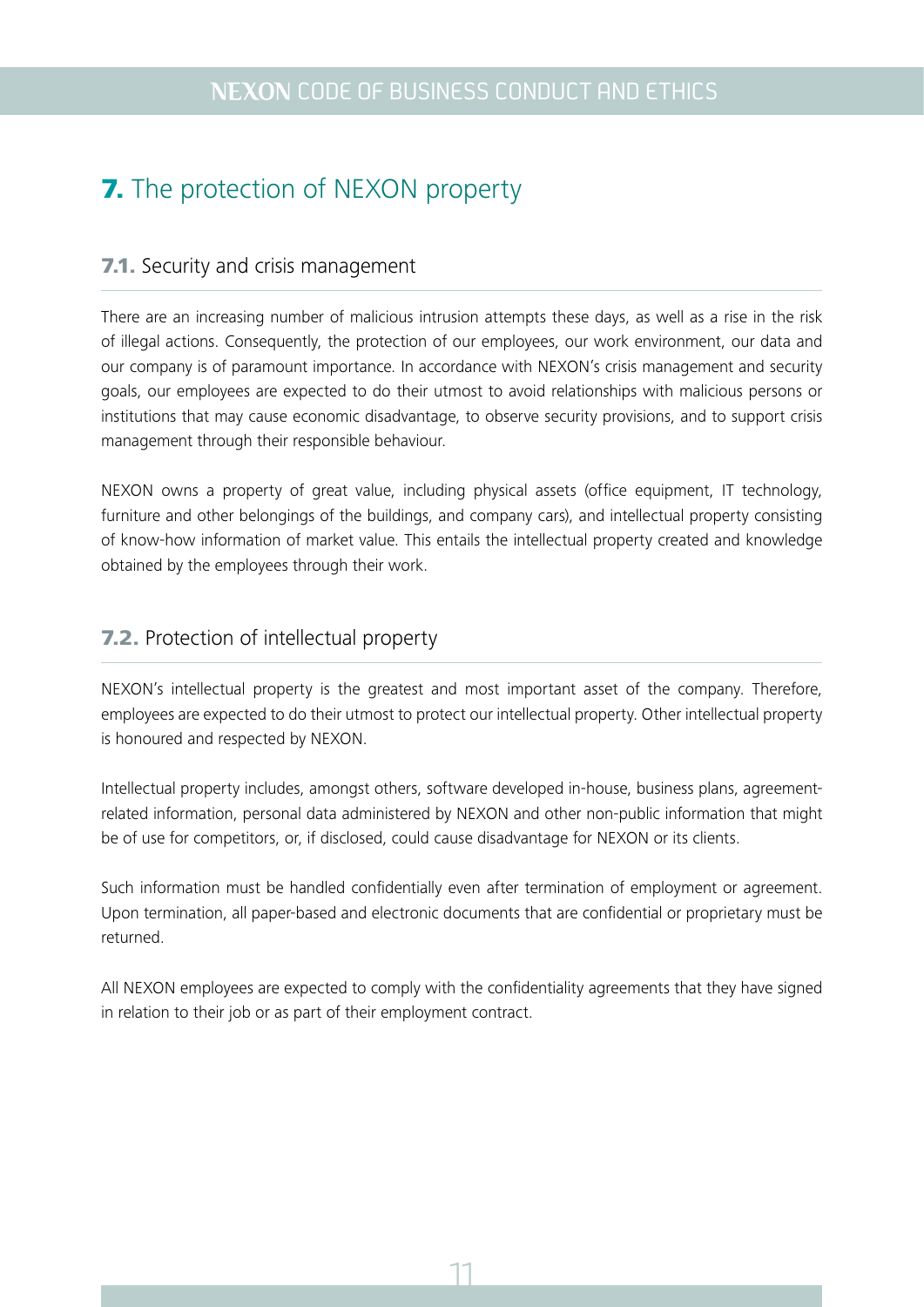#### 7.3. Protection of physical property

The protection of NEXON's physical assets (office equipment, IT technology, building objects and company cars) is vitally important, therefore every associate is personally responsible for the property put at their disposal.

Employees are expected to inform their immediate supervisor about any direct violation, or risk of violation, of integrity, and to assist in eliminating damage or averting danger.

Furthermore, NEXON tools shall be put to efficient use, therefore they may only be used for business purposes. Each physical asset must be handled with utmost care as generally expectable. NEXON's assets may only be passed on to any third party with management consent.

# 8. Equal opportunities

No-one within NEXON may be discriminated against on the grounds of gender, age, marital status, nationality, ethnic origin, religious or political belief, union membership, sexual orientation, or any other circumstance irrelevant to work.

*NEXON respects employees' rights to private life, religious or political belief, and will not influence them in any manner. As a result, every employee may take a role freely in any – legally valid – social or political organisation.*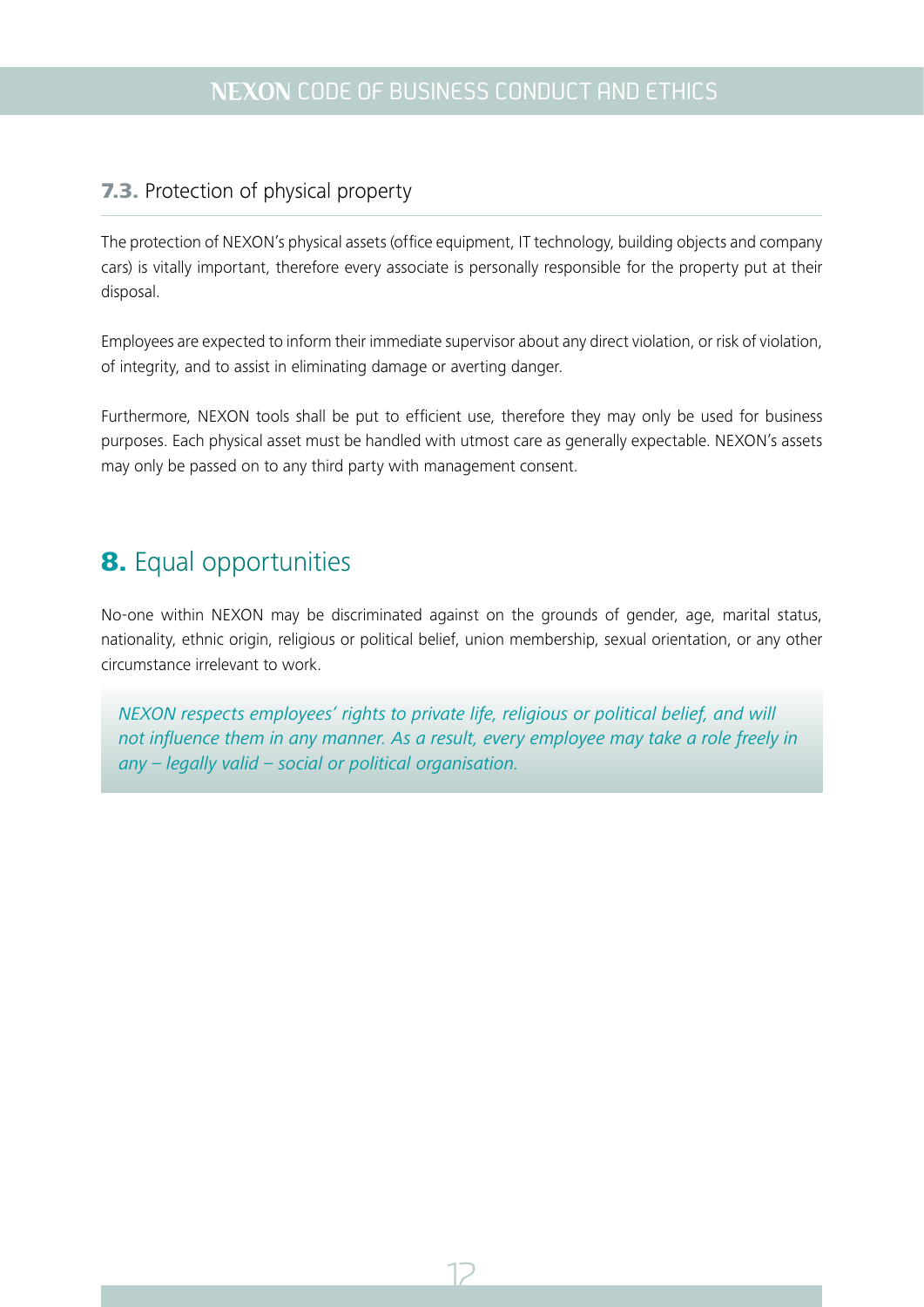## 9. Harassment

Any form of harassment is condemned and prohibited by NEXON. Every employee must respect the religious, political or other beliefs of fellow employees, and must refrain from applying any form or means of influence, especially that of power.

#### Forms of harassment are as follows:

- every form of violence (harassment based on sexual, personal, or cultural difference),
- work relationship subordinated to sexual relationship or cultural difference,
- creation of a hostile and intimidating work environment, exclusion of particular employee groups or individuals,
- forcing an employee into an unwanted sexual relationship from a position of authority, offering a private relationship to a fellow worker,
- verbal or non-verbal reference to physical or mental disability, religious, cultural or sexual difference, or exclusion, or putting someone to a disadvantageous situation on one of these grounds.

# **10.** Alcohol and drug policy

NEXON employees are not allowed to drink alcohol during their working time. It is further expected of them not to consume alcoholic drinks excessively even after working time, and to display a responsible behaviour so as not to defame the company with their indecent conduct.

*Each employee is required to fully comply with all the rules and regulations on the ownership and use of drugs.*

NEXON reserves the right to check from time to time or on a regular basis on the alcohol or drug consumption of its employees on its premises, while staying compliant with the law. In the event that an employee does not display a cooperative behaviour towards the company representative during the control, it will be regarded as ethical misconduct, and an investigation and procedure will be initiated against that employee. Doing work under the influence of alcohol, and disrespecting the laws on the ownership and use of drugs will lead to employment consequences.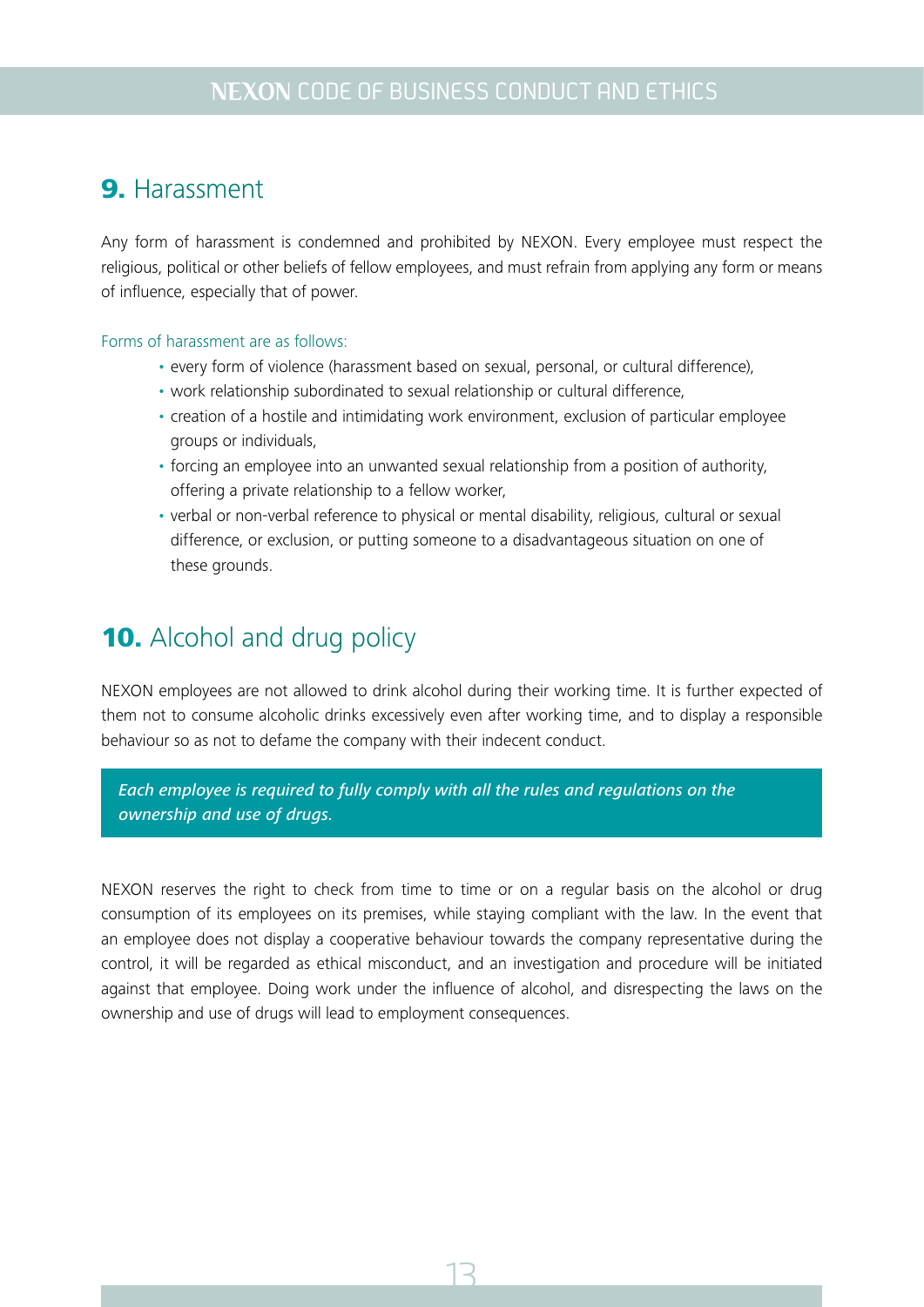# 11. Participation in public affairs, conflict of interests

Social or public activities and appearances of employees may not infringe on NEXON's ethical beliefs, nor may they compromise the company's reputation. Employees must declare that they make their statements and do their actions as private individuals. As a consequence, it is forbidden for them to use any remarks or symbols with reference to NEXON, or any element of company image.

*The place of work may not serve as the location of social, political or public affairs. None of NEXON's communications, physical or other means may be used by any employee for such purposes.*

It is of vital importance that there is no conflict between private and business interests in personal or official relationships. A conflict of interests may arise even when an employee takes a measure or is motivated by interests that make it difficult for them to do their job for NEXON objectively and efficiently.

Such a conflict of interests may arise when an employee has a secondary job along with their primary NEXON job. Therefore, employees must inform NEXON management before starting such activities, and must obtain NEXON's consent.

NEXON employees are expected to notify company management if the company wishes to conclude an agreement with a business run by their family or relations. Conceaing such information shall constitute ethical misconduct.

Employees must promptly report any situation and significant personal or official relationship revealed to them that may result in an apparent or actual conflict of interests.

# 12. Use of social media

Social media have generally become integral part of our life through the use of various internet-based electronic devices. NEXON uses the possibilities offered by social media for communications purposes, however, their forms and channels require the management's consent.

*Employees may only make statements on behalf of the company through these channels, and* **!** *only with official consent from management.*

14